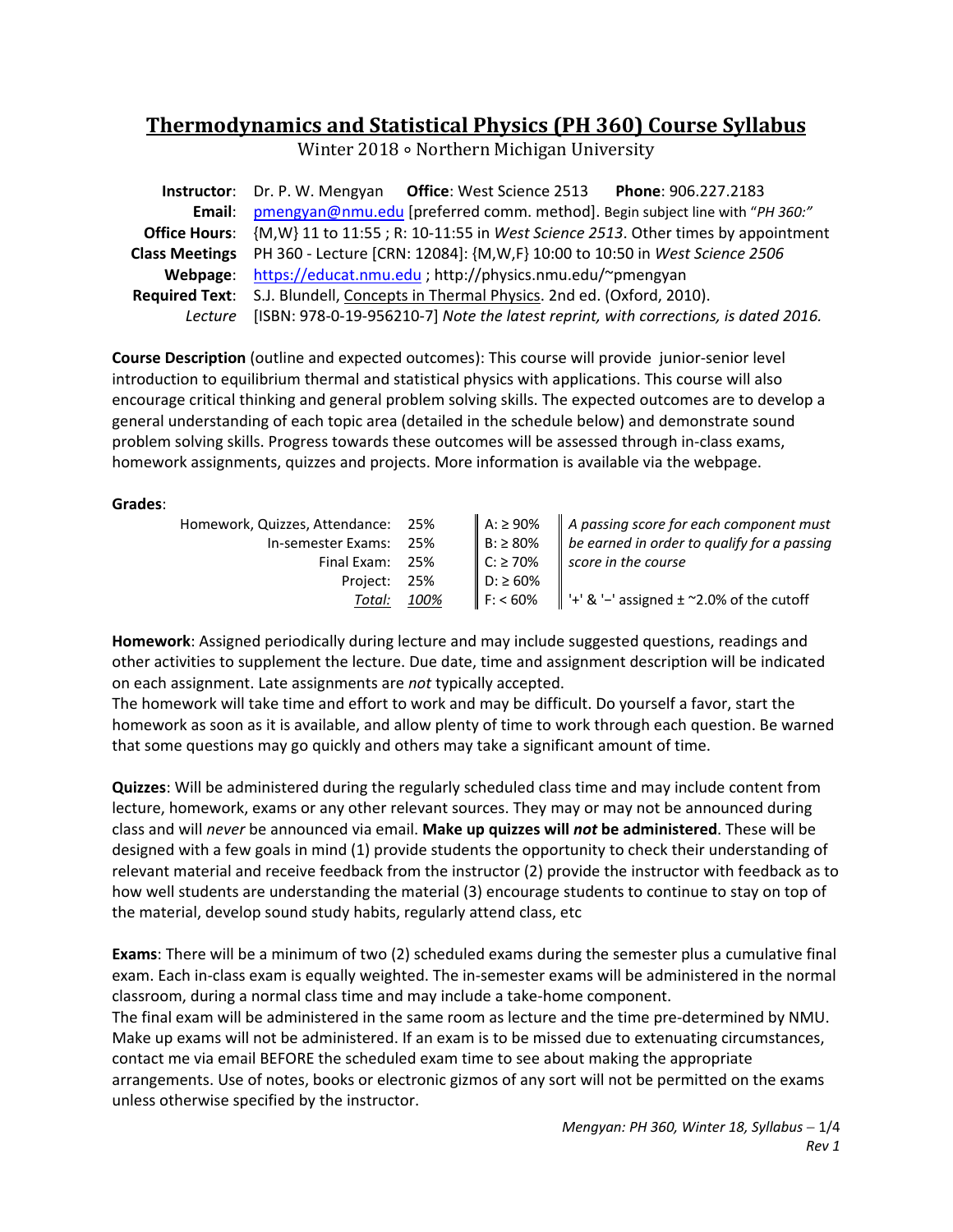**Project:** Each student will complete a project that includes a formal scientific paper (*PRL*‐style formatting with 4‐page limit) and 12+3 minute presentation. These projects will be based on concepts related to the course. The final project will be due around the last week of the course. Final papers are to be submitted no later than 17:00 the business day immediately preceding the first scheduled talk. Additional details regarding formatting, content, style and other expectations will be discussed in class.

# **Other Requirements and Important Notes:**

# ‐ **Attendance**:

You are expected to be in every class and on time. Absences will be excused for officially sanctioned university events, illness (documentation *may* be required), court appearance (plaintiff, defendant, witness, juror – documentation is required), family emergencies (at the discretion of the instructor and may require appropriate documentation).

If something occurs that you feel should be grounds for being excused it is your responsibility to contact your instructor, in writing, PRIOR to the absence (if possible, or as soon as possible after the absence) to discuss the situation. Excused absences for situations beyond the purview of NMU policy are at the sole discretion of the instructor, will be evaluated confidentially, on a case‐by‐case basis and confirmed in writing.

An excused absence does not necessarily excuse you from completing the work. Arrangements for a planned excused absence, if possible, should be finalized (with written confirmation between student and instructor) no later than one business day before the planned absence, if possible. Otherwise, establish contact with the instructor as soon as reasonably possible.

# ‐ **Submitted work:**

Unless otherwise specified by the instructor, any work submitted for credit must be on standard size clean loose leaf paper (i.e. not torn from a notebook and covered in mysterious substances), well labeled, well organized, written on only one side and for homework and each question should be started on its own fresh sheet of paper

#### ‐ **MATLAB**:

is to be used for any data analysis and plotting needs, including homework unless specifically stated otherwise. If you use MATLAB to assist you in solving a question submitted for credit for anything more complicated than what could be otherwise easily done on a handheld calculator, a clean version of the m‐file and command output must be submitted with the assignment. Exceptions to this rule can be made in the event where Maple is the more appropriate tool, but require instructor approval if it an assignment submitted for credit.

#### - **Late Assignments:**

Late work is not generally accepted. Should something arise that will prohibit you from submitting work on time, talk to your instructor as soon as you recognize there may be an issue.

# - **ADA Statement**:

In compliance with the ADA and university policy, *"If you have a need for disability‐related accommodations or services, please inform the Coordinator of Disability Services in the Dean of Students Office at 2101 C. B. Hedgcock Building (227‐1700 or disserv@nmu.edu). Reasonable and effective accommodations and services will be provided to students if requests are made in a timely manner, with appropriate documentation, in accordance with federal, state, and University guidelines."*

# - **Religious Holidays**:

Pursuant to university policy, a student who intends to observe a religious holy day should make that intention known, in writing, to the instructor prior to an absence. A student who is absent from a class, exam or exercise for the observance of a religious holy day shall be allowed to complete an assignment or exam scheduled for that day within a reasonable time around that absence.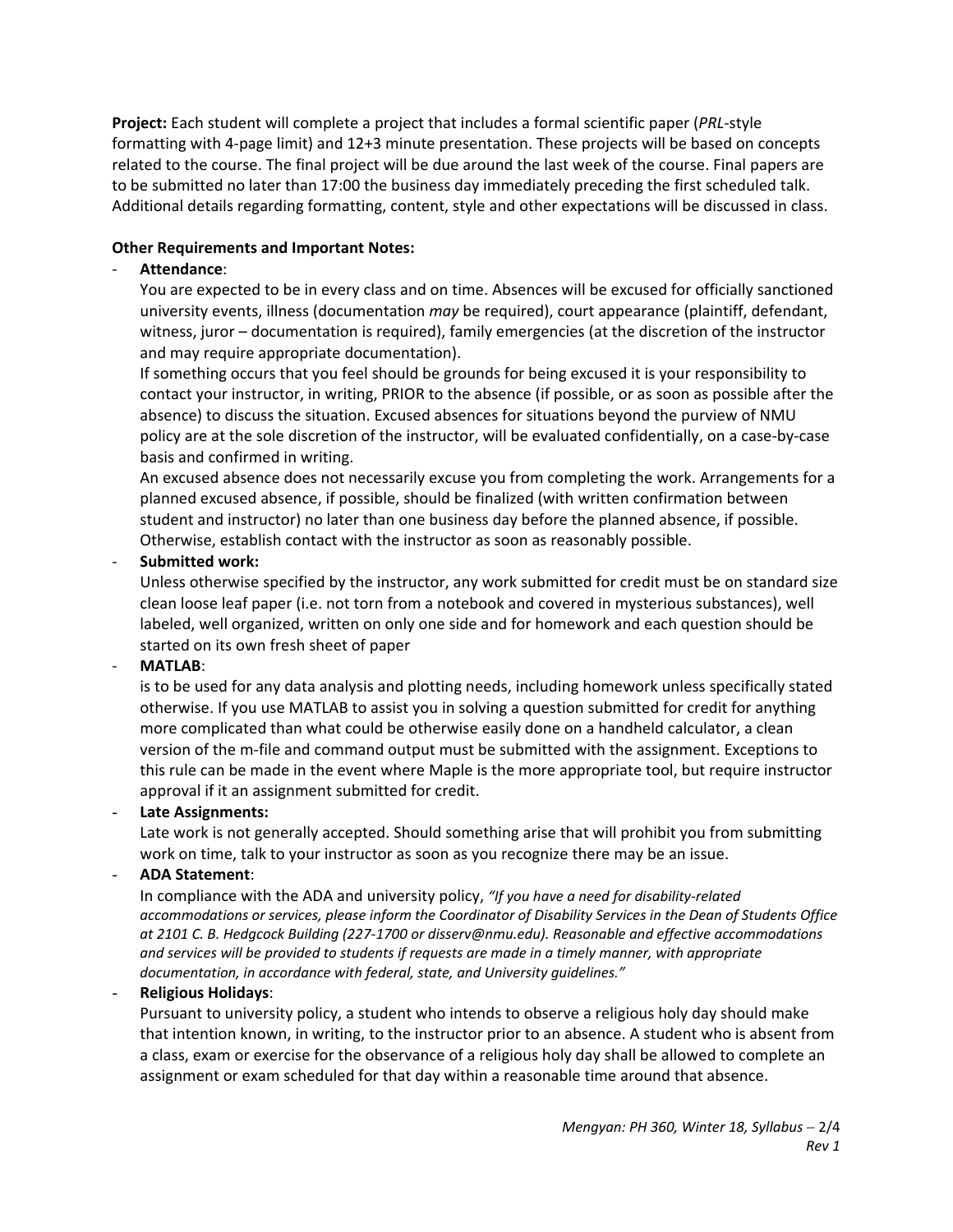# - **Academic Integrity**:

Section 2.3.1 of the NMU Student Handbook discusses scholastic dishonesty; all of which will be upheld in all aspects of this course. Academic dishonesty will not be tolerated.

- **Appropriate behavior**: I expect students to behave in a respectful, considerate and courteous fashion in any activity related to this course (e.g. Lecture, lab, discussion, office hours etc). Rude, disrespectful or disruptive behavior will *never* be tolerated.

# **Final Notes and Suggestions to Succeed**:

- **Course Assistance**: A plethora of options are available to support your success in this course (e.g. Lecture [Dr. Mengyan], discussion via class, office hours, email or special appointment), your textbook, the library, other text books and your classmates. Take advantage of the available resources. DO NOT HESTIATE TO ASK QUESTIONS AS THEY ARISE!
- Preparation is the key!
	- o Read your book material before AND after we cover it in class
	- o Take good notes during lecture (reorganize and rewrite if necessary)
	- o Study your notes
	- o Take advantage of available resources (e.g. *actually* attend class, read the book)
	- o If something is unclear during lecture or your own studying, ASK ABOUT IT!
- Homework and supplemental work:
	- o Start your homework assignments as early as possible
	- $\circ$  Read the homework questions when they are available before the related material is presented in class; familiarity with the questions will help you associate the relevant concepts as they are introduced in lecture, lab and while you read the material
	- o Give yourself plenty of time to complete the assignments as you will likely need to think carefully about the questions, review the relevant sections of the text or your notes and then work towards a solution
	- o Use a dedicated notebook to *fully* work out homework and supplemental questions
- Studying for any exam should be an ongoing exercise. Structured reviews of material built into your schedule promotes better long‐term retention and higher understanding of the material
- I cannot stress enough: ASK QUESTIONS WHEN YOU HAVE THEM!